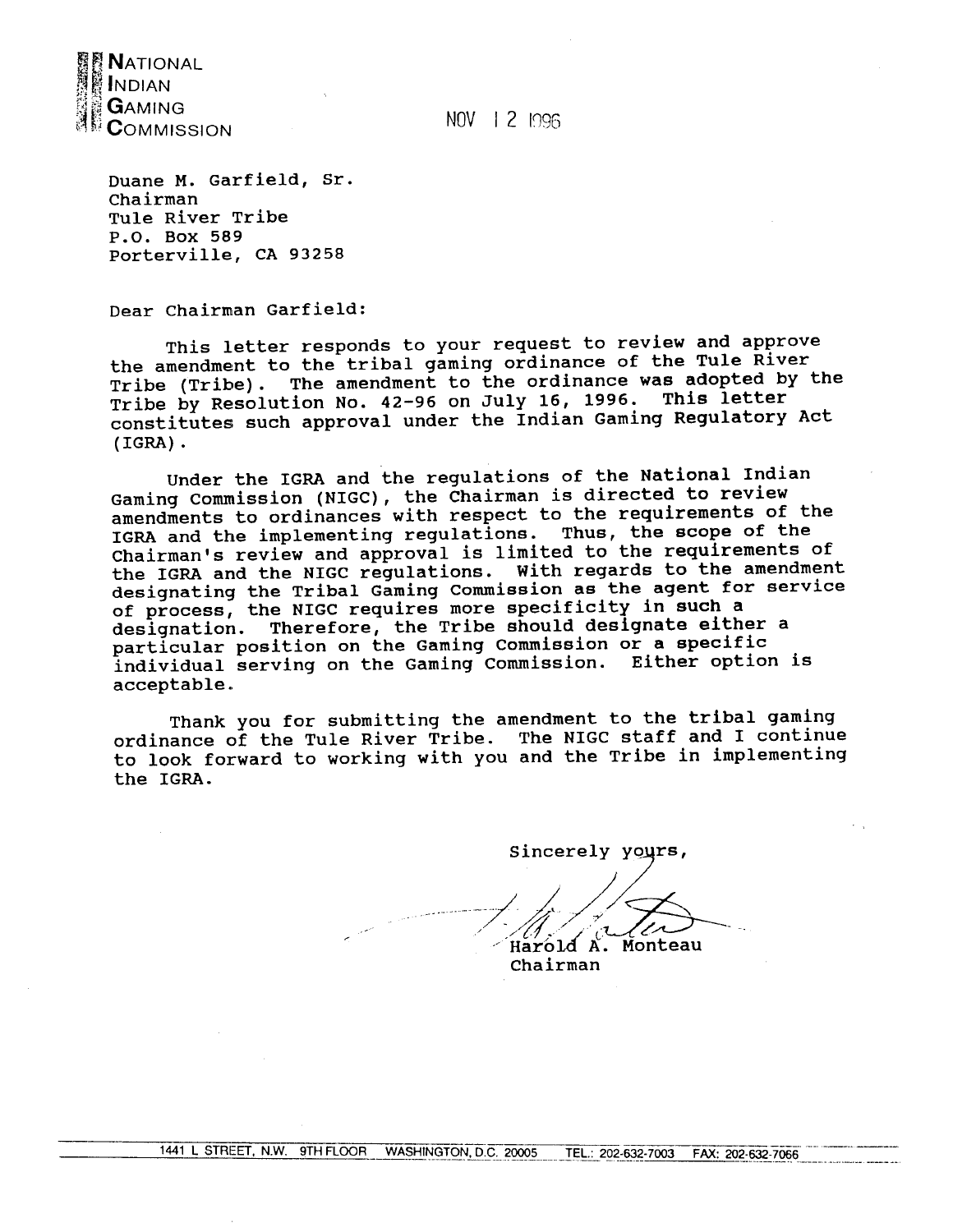

## TULE RIVER TRIBAL COUNCIL **TULE RWER INDIAN RESERVATION <sup>~</sup>**

## **IN THE MATTER OF:**

**Authorization for the Gaming Commission) to do fingerprinting ) RESOLUTION NO. 42-96**

## **BE IT RESOLVED BY THE COUNCIL OF THE TULE RIVER TRIBE:**

**WHEREAS, the Tule River Tribe is governed under <sup>a</sup> Constitution and Bylaws duly adopted and approved by the Secretary of the Interior on January 15, 1936; and;**

**WHEREAS, Article VI, Section <sup>1</sup> (a) of the Tribal Constitution authorizes the governing body to enter into negotiations with federal, state or local agencies on behalf of the Tribe; and**

**WHEREAS,** the Tule River Tribe owns and operates the Eagle Mountain Casino **Corporation, as provided for under the tribe's duly enacted gaming ordinances authorizing such activities; and**

**WHEREAS, the Indian Gaming Regulatory Act of <sup>1988</sup> provides the regulatory authority by which Tule River Gaming Commission can regulate gaming activities conducted within the boundaries of its reservation; and**

**WHEREAS, the Tule River Tribe established the Tule River Gaming Commission**  $\alpha$  **to** comply with the tribe's gaming ordinances; the regulatory provisions within the **Indian Gaming Regulatory Act; any applicable regulations enacted by the National Indian Gaming Commission; and terms of any approved Tribal/State compact; and**

**THEREFORE BE IT RESOLVED, that the Tribe designated the Tule River Gaming Commission, or <sup>a</sup> representative thereof as the agent for service of process from state or federal gaming regulatory agencies; and**

**THEREFORE BE IT FURTHER RESOLVED that the Tule River Tribe authorizes the Tule River Gaming Commission to enforce all provisions of Tribal and federal gaming regulations or provisions of any Tribal/State Compact, and that the Tribe authorizes the Tule River Gaming Commission to take all fingerprints and process the fingerprint cards through the Federal Bureau of Investigations via the National Indian Gaming Commission.**

**BE iT FURTHER RESOLVED, that this resolution has not been amended or rescinded in any way.**